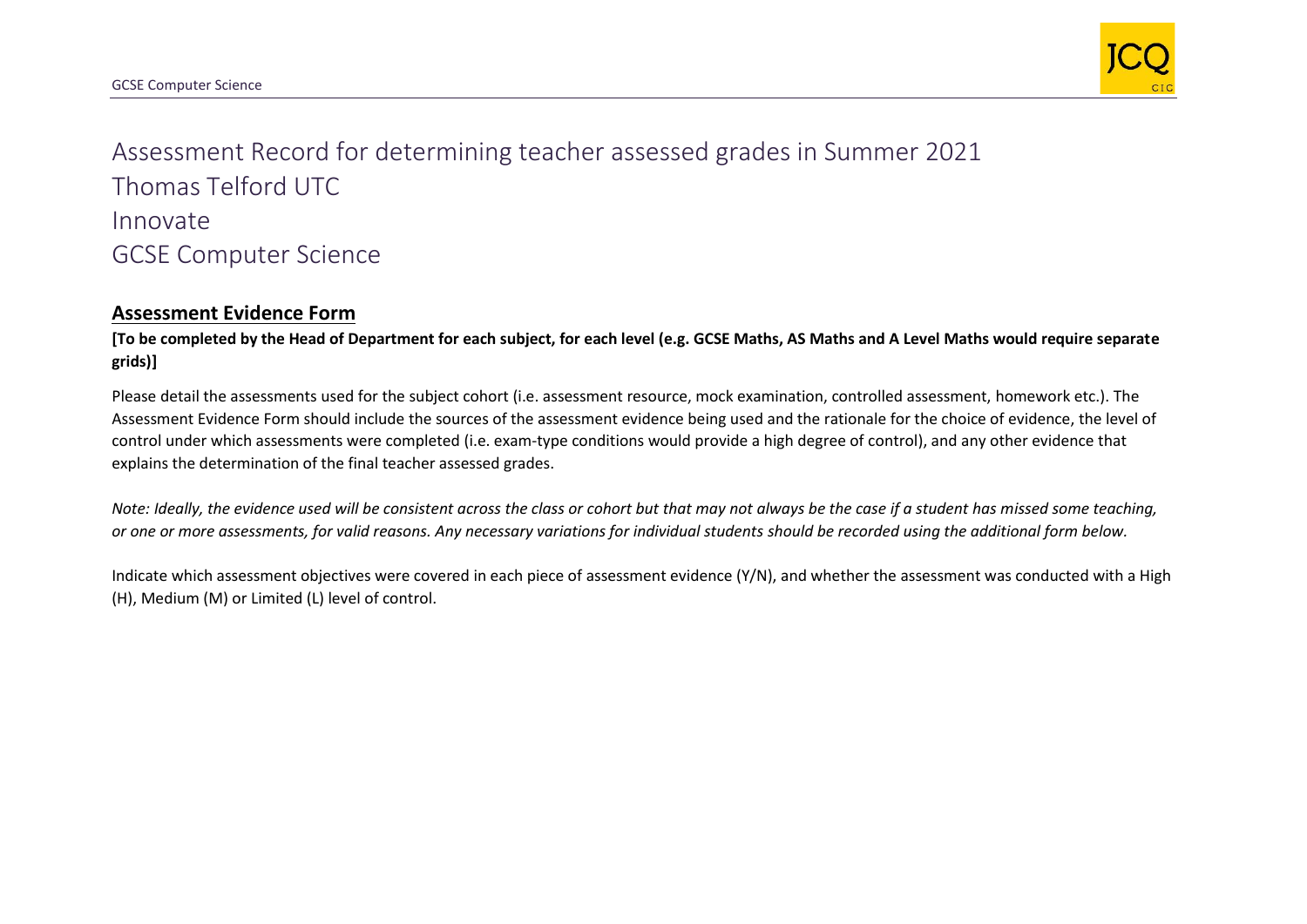

## GCSE Computer Science

|                                                                 | Type of<br>Assessment    | Computer systems (01) |     |     |     |     |     |     |     |     | Computational thinking, algorithms<br>and programming (02) |     |     | Programming<br>Project | Level of<br>Control<br>H, M, L |              |              |
|-----------------------------------------------------------------|--------------------------|-----------------------|-----|-----|-----|-----|-----|-----|-----|-----|------------------------------------------------------------|-----|-----|------------------------|--------------------------------|--------------|--------------|
|                                                                 |                          | 1.1                   | 1.2 | 1.3 | 1.4 | 1.5 | 1.6 | 1.7 | 1.8 | 2.1 | 2.2                                                        | 2.3 | 2.4 | 2.5                    | 2.6                            |              |              |
| Mark Book                                                       |                          | Y                     | Y   | Υ   | Υ   | Y   | Y   | Υ   | Υ   | Y   | Y                                                          | Y   | Y   | Y                      | Y                              | ${\sf N}$    |              |
| Assessment Book                                                 | Exercise<br><b>Book</b>  | Y.                    | Y   | Y   | Y   | Y   | Y   | Y   | Y   | Y   | Y                                                          | Y   | Y   | Y                      | Y                              | $\mathsf{N}$ | L            |
| Programming Project - NEA<br>(September 2020)                   | Controlled<br>Assessment | Y.                    | Y   | Υ   | Y   | Y   | Y   | Y   | Y   | Y   | Y                                                          | Y   | Y   | Y                      | Y                              | Y            | $\mathcal M$ |
| Assessment 1: Computer<br>Systems<br>(October 2019)             | Exam                     | Y                     |     |     |     |     |     |     |     |     |                                                            |     |     |                        |                                | ${\sf N}$    | H            |
| Assessment 2:<br><b>Storage and Memory</b><br>(October 2019)    | Exam                     |                       | Y   | Υ   |     |     |     |     |     |     |                                                            |     |     |                        |                                | ${\sf N}$    | H            |
| Assessment 3: Networking<br>(December 2019)                     | Exam                     |                       |     |     | Y   | Y   |     |     |     |     |                                                            |     |     |                        |                                | $\mathsf{N}$ | H            |
| Assessment 4:<br>System Software and Security<br>(January 2020) | Exam                     |                       |     |     |     |     | Y   | Y   |     |     |                                                            |     |     |                        |                                | $\mathsf{N}$ | H            |
| Assessment 5:<br><b>Ethics and Law</b><br>(February 2020)       | Exam                     |                       |     |     |     |     |     |     | Y   |     |                                                            |     |     |                        |                                | $\mathsf{N}$ | H            |
| Assessment 6:<br>Algorithms<br>(April 2020)                     | Exam                     |                       |     |     |     |     |     |     |     | Y   |                                                            |     |     |                        |                                | $\mathsf{N}$ | H            |
| Assessment 7:<br>Programming skills<br>(June 2020)              | Exam                     |                       |     |     |     |     |     |     |     |     | Y                                                          | Y   | Y   | Υ                      |                                | $\mathsf{N}$ | H            |
| Assessment 8:<br>Data Representation<br>(October 2020)          | Exam                     |                       |     |     |     |     |     |     |     |     |                                                            |     |     |                        | Y                              | $\mathsf{N}$ | H            |